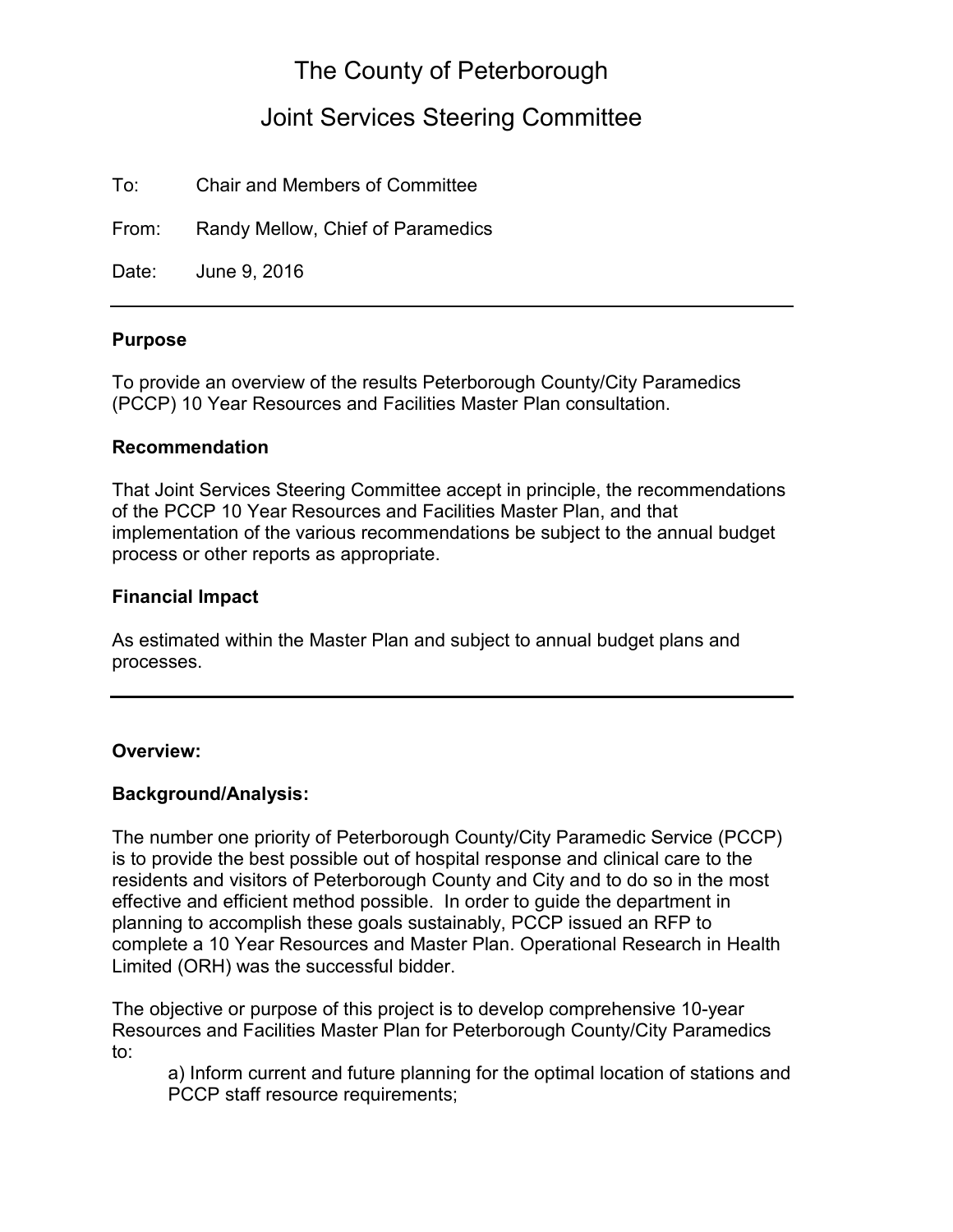b) Inform service plans for timely access to emergency response; and c) Inform resource utilization of EMS units.

The scope of work includes:

a) Intensive data mining;

b) Cleansing and manipulation of historical data from multiple sources;

c) Projecting and localizing population-level demand accounting for City of Peterborough and County of Peterborough development for 2016 to 2026; and

d) Creating an optimization model capable of identifying idea station locations and staffing resource levels to achieve various service level criteria.

Deliverables include:

- a) The optimal station locations and the capacity to test options for station locations and station unit capacity to support a variety of response performance targets (4-, 6-, 8-, 9-, 12- and 15-minutes).
- b) A detailed analysis of the ambulance station model will determine the number of ambulances required to provide a 90% reliability coverage of projected call demand, the number of paramedic FTEs needed to support this model and finally, the number of facilities that would be required.
- c) Unit Requirements: The number of ambulances required to provide 90% coverage reliability is to be evaluated for a 24-hour time frame.
- d) Personnel Requirements: Using the assumption of 42-hour work weeks and using an FTE factor of 1.19 to accommodate vacation a sick leave, calculate the number of full time paramedics and staff positions to maintain the model.
- e) Present recommendations over the 10-year span (2016 to 2026) in priority ranking with overall system performance results and estimated costs for each recommendation.

The work described above has been completed over the past 20 weeks. In addition to extensive data analysis, the project work included several site visits, stakeholder/partner interviews and consultation with a Steering Committee comprised of a broad set of key stakeholders.

The analysis and recommendations of the completed 10 Year Resources and Master Plan, aligned with the deliverables above, are summarized and attached as an Executive Summary (Appendix A).